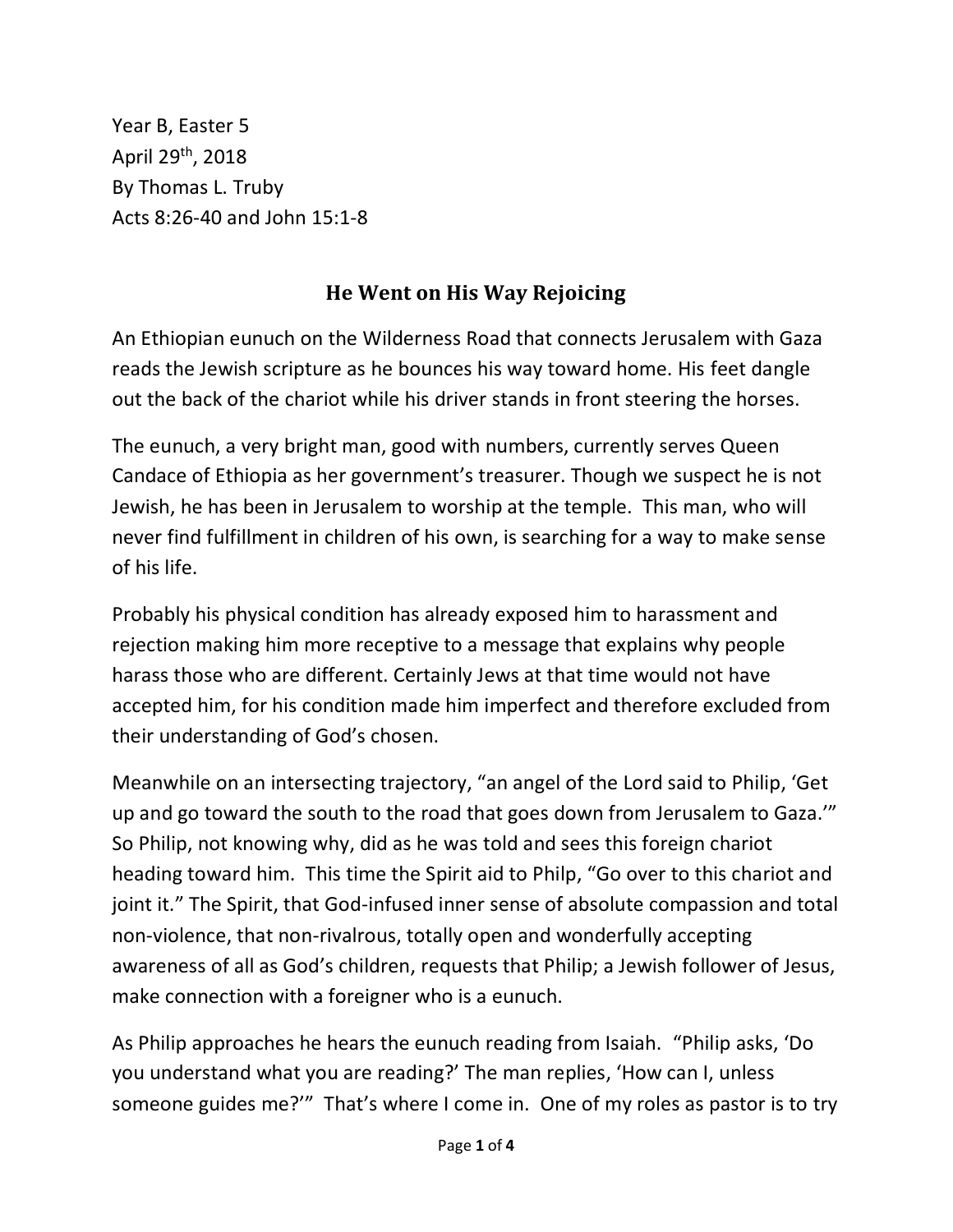to be a guide for those wrestling to understand the Bible. It is one of my most demanding, difficult and interesting roles.

"Now the passage of the scripture that he was reading was this: 'Like a sheep he was led to the slaughter, and like a lamb silent before its shearers, so he does not open his mouth. In his humiliation justice was denied him. Who can describe his generation? For his life is taken away from the earth'"

The eunuch had been reading this text hoping to find a clue to his own life. But instead of comfort, solace and direction he finds a scene of mob violence and murder. In bewilderment he asks, "About whom, may I ask you, does the prophet say this, about himself or about someone else?" I suspect he is asking if this is about him. And it very much is. It is about how humans oppress each other, how we find the truth of this in Jesus' crucifixion and how we discover God's forgiven when Jesus forgives all of us from the cross.

"Then Philip began to speak, and starting with this scripture, he proclaimed to him the good news about Jesus." Explanations of the Good News always start by showing us what we humans do. We build our unity with some by excluding others. When we excluded Jesus we excluded God's Son. We say God has told us to do this but we are mistaken. In fact, in this story God does just the opposite, God tells Philip to go the man who is an outsider in almost every way.

Jesus knew God was entirely different then we think he is and set out to show us in his own life what God was like. He showed us with his stories, his healings, his kindness, and his surprising views. Jesus ate meals with the wrong people, performed miracles on the wrong day, healed foreigners as readily as locals and blessed prostitutes. It was totally upsetting to the way the world worked. It wasn't long before the religious and political leaders realized the danger Jesus posed. That they didn't know was that even their response was anticipated and part of the plan.

They arrested him, subjected him to all kinds of humiliation and torture and then they killed him just like Isaiah wrote about many years before. He became yet another victim, joining millions of others before and after him, who died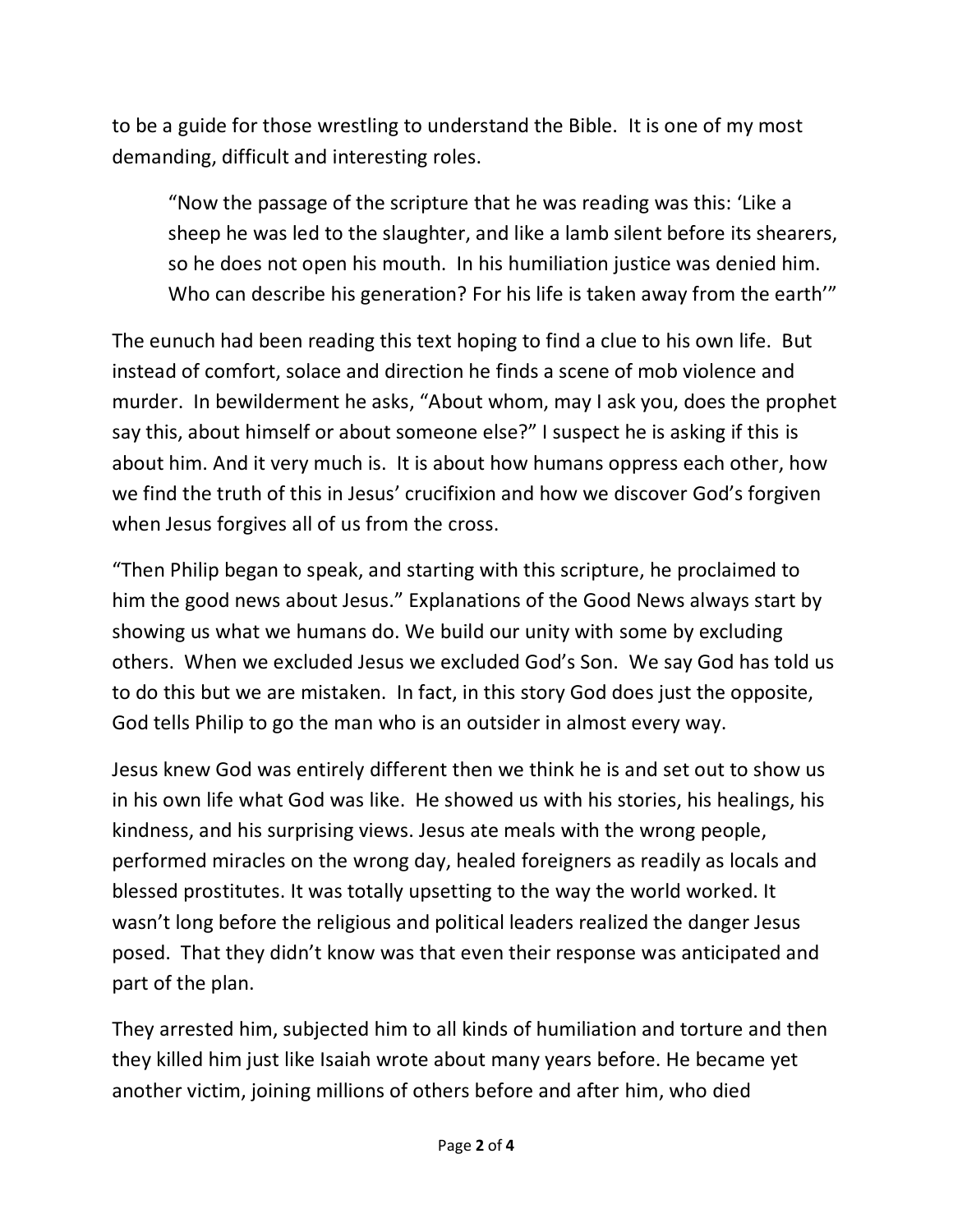innocently, having become collateral damage in our futile effort to keep the peace by blaming someone else for what we do not want to face in ourselves.

Then God did something that confounded everyone. God raised the innocent victim, removing him from our power to control through threat of death. God vindicated the victim not the victor. Suddenly it becomes clear that the crucifixion and resurrection had been a divine trick played on us to expose who we are and to confront us with God's subversive compassion. The only was God could break through our barriers is by invading our space through his own son who pronounces God's forgiveness on us while we are in the process of murdering him. I suspect this is the good news Philip proclaimed about Jesus.

This utterly non-violent and forgiving God proclaimed by Jesus is the true vine of John's Gospel. We can draw our energy from this vine that has roots in the source of life rather than rivalry and competition that draws its energy by trying to steal it from others.

"He removes every branch in me that bears no fruit." Maybe pruning involves removing the dead branches of hate and alienation in ourselves, allowing us to be more fruitful? Maybe pruning is a way of prioritizing that we do and letting go of those things that add nothing and take instead. If this is true, pruning is a great blessing.

In the middle of this reading from John there is this strange sentence that to my ear appears out of context. Jesus says, "You have already been cleansed by the word that I have spoken to you." He then goes on to say, "Abide in me as I abide in you." We are already cleansed and don't have to worry about that. We don't need to be focused on self-improvement projects for becoming better and better. We are already washed through Jesus' forgiveness. We can just focus on abiding, on staying close, on being one of his followers. It is not about being good. It's about being connected, in relationship, abiding over time, just allowing his energy to flow through us and into the world.

I find this extremely helpful. So much of what we think of as religion is about being good, being pure, trying harder, and trying to be a better person. It can